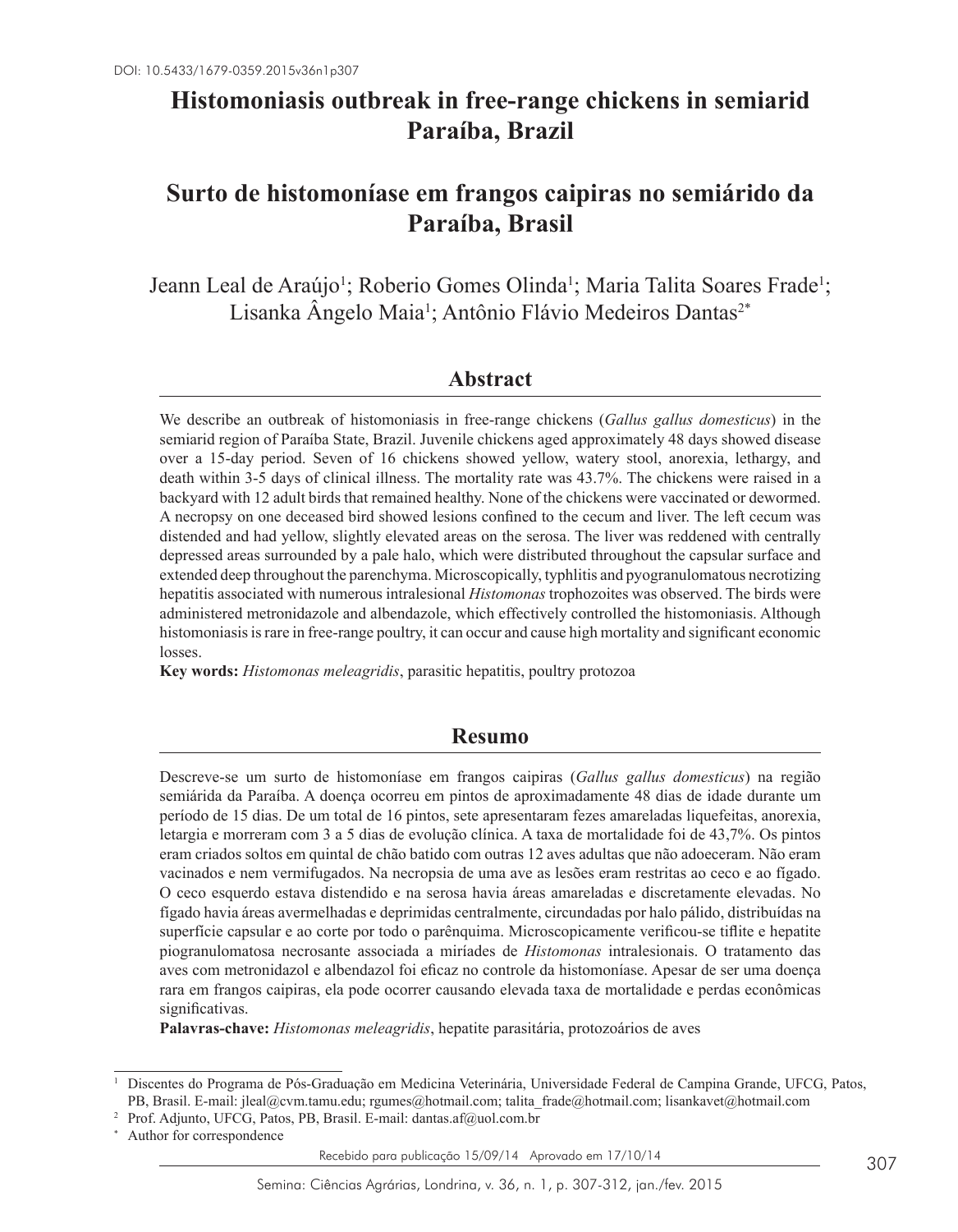## **Introduction**

Histomoniasis is a disease caused by the protozoan *Histomonas meleagridis* and affects the liver and cecum of domestic and wild birds, triggering degenerative and necrotizing inflammation (TRINDADE et al., 2011). It is transmitted primarily by direct contact when a bird ingests contaminated feces or eggs from the helminth *Heterakis gallinarum* containing the protozoan (SENTÍES-CUÉ et al., 2009).

This disease is frequently diagnosed in the United States primarily in turkeys (NORTON et al., 1999; SENTÍES-CUÉ et al., 2009), domestic chickens (CORTES et al., 2004) and several wild bird species (REIS JÚNIOR et al., 2009; MCDOUGALD et al., 2012). In Brazil, the disease has been described in turkeys from the Rio de Janeiro state (BRENER et al., 2006) and in peacocks from the Rio Grande do Sul state (TRINDADE et al., 2011), but it has not been reported in chickens. Therefore, the aim of this work was to describe the epidemiological, clinical, and pathologic features of a histomoniasis outbreak in free-range chickens in the semiarid region of Paraiba state, Northeastern Brazil.

# **Case Report**

The outbreak occurred at a small private breeding facility in the city of Patos, Paraiba state. Of 16 total chicks aged 48 days, seven birds presented with watery yellow stool, anorexia, lethargy, and death after 3 to 5 days of clinical signs. The death rate was 43.7%, and the deaths occurred over a 15-day period. The chicks were raised free in a backyard together with 12 adult birds that remained healthy. One of the deceased chicks was referred to the Animal Pathology Laboratory of the Veterinary Hospital of the Federal University of Campina Grande (UFCG) for a necropsy and histopathology examination. The coelomic cavity organs and central nervous system were sampled, fixed in 10% buffered formalin, and embedded in paraffin. The samples were then sliced

into 4-µm sections and stained with Hematoxylin and Eosin (HE). Select cecum and liver samples were also stained using Periodic-acid Schiff stain (PAS).

### **Results and Discussion**

Grossly, the lesions were restricted to the liver and cecum. The liver was slightly enlarged with reddened multifocal to coalescing areas, which measured from 1.0 to 3.0 cm in diameter and showed a central depression surrounded by a pale halo. The lesions were distributed throughout the capsular surface (Figure 1A) and extended deep into the parenchyma. The left cecum was distended and had multifocal, slightly elevated, yellow lesions on the serosa. The mucosa contained multifocal yellow lesions containing friable caseous material. Adjacent to these mucosal lesions, the mucosa was reddened with irregular thickening (Figure 1B). Microscopically, pyogranulomatous necrotizing hepatitis and severe typhlitis associated with numerous intralesional *Histomonas* trophozoites was observed. The liver also showed multifocal to coalescing, periportal pyogranulomas, as well as random multifocal areas of marked hepatocyte necrosis associated with numerous *Histomonas* trophozoites. Degenerated trophozoites were also identified in the necrotic areas. The pyogranulomas comprised a central area of necrosis, cellular debris, and fibrin strands, surrounded by a numerous multinucleated giant cells containing a moderate amount of intracytoplasmic trophozoites (Figure 1C), epithelioid macrophages, heterophils, rare lymphocytes, and sparse plasma cells interspersed with discrete connective tissue. The necrotic areas were often associated with hemorrhage, and in some lesions, the necrosis extended to the Glisson capsule. The hepatic sinusoids were distended with trophozoites and discrete inflammatory cells. Fibrinoid necrosis of the vessel wall was also observed.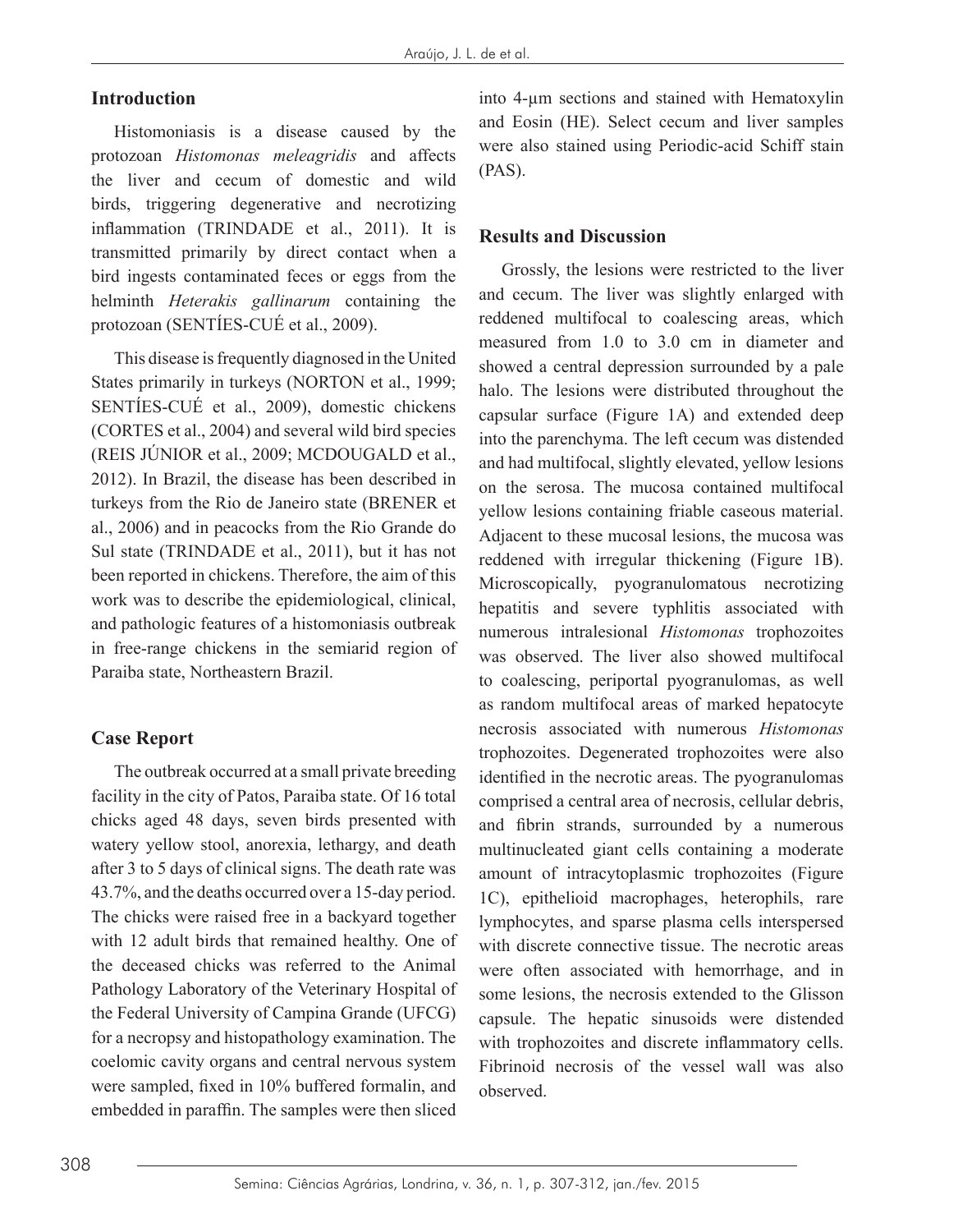Figure 1. Histomoniasis in chickens. A – Increased liver volume, with the multifocal to coalescing areas of necrosis, reddish and centrally depressed, surrounded by pale halo in the capsular surface. B – In the mucosa of the left cecum, multifocal areas of yellow, friable caseous material can be observed.  $C -$  Necrosis of hepatocytes, granulomatous multifocal areas of yellow, friable caseous material can be observed.  $C -$  Necrosis of hepatocytes, granulo infiltrate, and large number of multinucleated giant cells, some of them showing trophozoites of *Histomonas* in the extending the submucosal layer had necrosis, high amount of giant cells, some of them phagocyting cytoplasm (Arrow). D – The submucosal layer had necrosis, high amount of giant cells, some of them phagocyting *Histomonas* trophozoites (Arrow) and epithelioid macrophages.



the epithelium was partially lost, and the lamina In the cecum, a focal but extensive necrotic region was identified on the mucosal surface containing multiple areas of mineralization associated with cellular debris. In some areas, propria was distended by inflammatory infiltrates predominantly comprising mononuclear cells and heterophils associated with numerous spherical to oval structures and occasionally extending into the submucosa (Figure 1D). These ovoid structures measured between 5-15 µm in diameter, had a prominent central nucleus, and slightly granular eosinophilic cytoplasm surrounded by a clear halo

In the cecum, a focal but extensive necrotic and thin cell wall, all characteristics of *Histomonas* ontaining multiple areas of mineralization areas of necrosis associated with high quantities ssociated with cellular debris. In some areas, of multinucleated giant cells, with some observed trophozoites. The muscular layer showed multifocal phagocytizing protozoa; epithelioid macrophages were also present. Several areas showed fibrinoid necrosis in the vessel wall. On PAS samples, the trophozoites stained mildly positive.

> The chicks were diagnosed with histomoniasis based on epidemiological data, clinical signs, and primarily by the lesions restricted to the cecum and liver observed during the necropsy and confirmed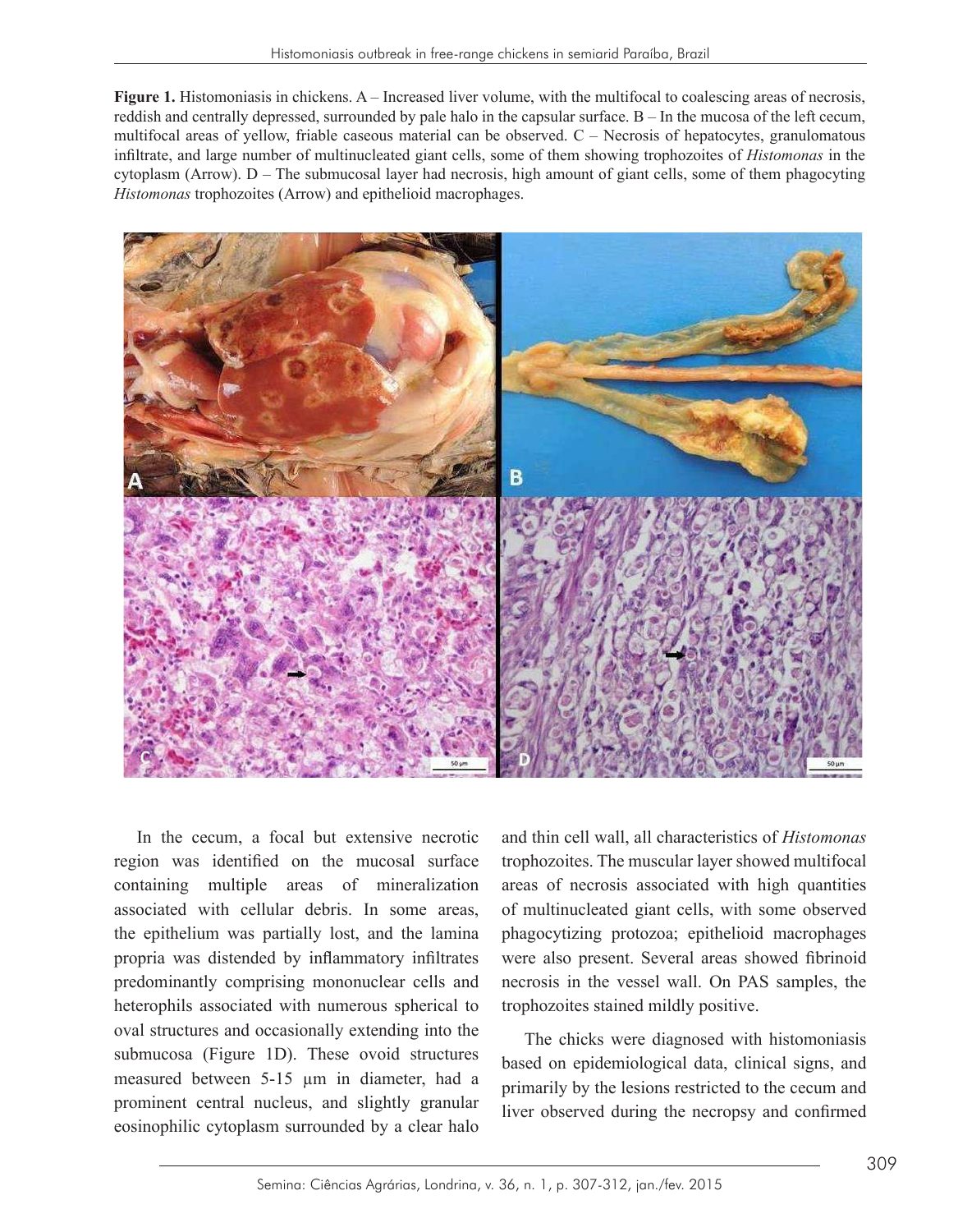by histopathology. Both juvenile and adult birds were administered metronidazole (110 mg/kg) once daily for 10 days and albendazole (10 mg/kg) for three days, which controlled further mortality. Only one chick died after beginning treatment.

A clinical diagnosis of histomoniasis is supported by a history of yellow stool in juvenile birds residing in mixed age groups including adult birds, or a lack of response to antimicrobial therapy (BACK, 2010). However, forming a clinical diagnosis in this fashion can be uncertain, as there are other diseases affecting birds that cause similar clinical manifestations. The presence of necrotic lesions in the large intestine, cecum, and especially in the liver on necropsy are suggestive of histomoniasis. In this case, the recognition of the morphological characteristics of this parasite on HE staining was the primary tool used in the etiologic diagnosis. On histopathology, necrotizing typhlitis and pyogranulomatous hepatitis associated with intralesional trophozoites was morphologically diagnosed, findings that are similar to those described by other authors (HU et al., 2006; SENTÍES-CUÉ et al., 2009; MCDOUGALD et al., 2012).

The etiologic diagnosis of histomoniasis in chickens can be made by histological examination based on the morphology of the trophozoites and their characteristic staining, especially in cases where the agent cannot be cultured (SENTÍES-CUÉ et al., 2009). This requires that the examiner be able to recognize the trophozoites of this agent, which helps to differentiate the infection from other protozoal poultry diseases, particularly coccidiosis. More sensitive molecular techniques are currently used to detect and identify *H. meleagridis* such as polymerase chain reaction (PCR), which allows the parasitic DNA to be amplified and aids in differentiation from infections by *Tetratrichomonas gallinarum* and *Blastocystis* spp. (HUBER et al., 2005; GRABENSTEINER; HESS, 2006).

In this study, the classic form of the disease was observed, which is the most commonly diagnosed. However, the disseminated form of the disease, characterized by the distribution of lesions in multiple organs beyond the liver and cecum, can also occur (SENTÍES-CUÉ et al., 2009; MCDOUGALD et al., 2012). Furthermore, only chicks were affected, which was likely due to their increased susceptibility compared to the adult birds. The high mortality rate (43.7%) observed in this outbreak may reflect management failures, namely the mixed-age flock and lack of deworming procedures. Raising young and adult birds in a single facility is considered a risk factor for the onset of infection; the disease primarily occurs when juveniles roam freely throughout the facility and shared an environment with adult carrier birds (BACK, 2010).

Histomoniasis outbreaks are commonly observed in poultry 3 to 7 weeks of age (HU et al., 2006). Outbreaks with high mortality rates sometimes occur in young chickens, but field studies report a moderate or low mortality in this species, indicating that chickens are less susceptible to disease (VAN DER HEIJDEN; LANDMAN, 2011). Adult birds usually acquire immunity against this parasite and can become natural hosts of the *H. meleagridis* protozoan; adults generally do not exhibit clinical signs (REIS JÚNIOR et al., 2009).

In the present case, once treatment was established, the outbreak was controlled, though one additional bird still died, possibly because it already had severe disease. Metronidazole is an orally administered chemotherapeutic that can effectively control histomoniasis when combined with albendazole. The curative effect is thought to be due to the destruction of the transmitting vector or to direct killing of *Histomonas* protozoa normally found in the cecal lumen, a mechanism that contrasts its low efficacy against the amoeboid form of the parasite that resides in tissues (HEGNGI et al., 1999). Despite the rare incidence of histomoniasis in chickens, it can cause high mortality rates and significant economic losses, especially when associated with failures in production and health management.